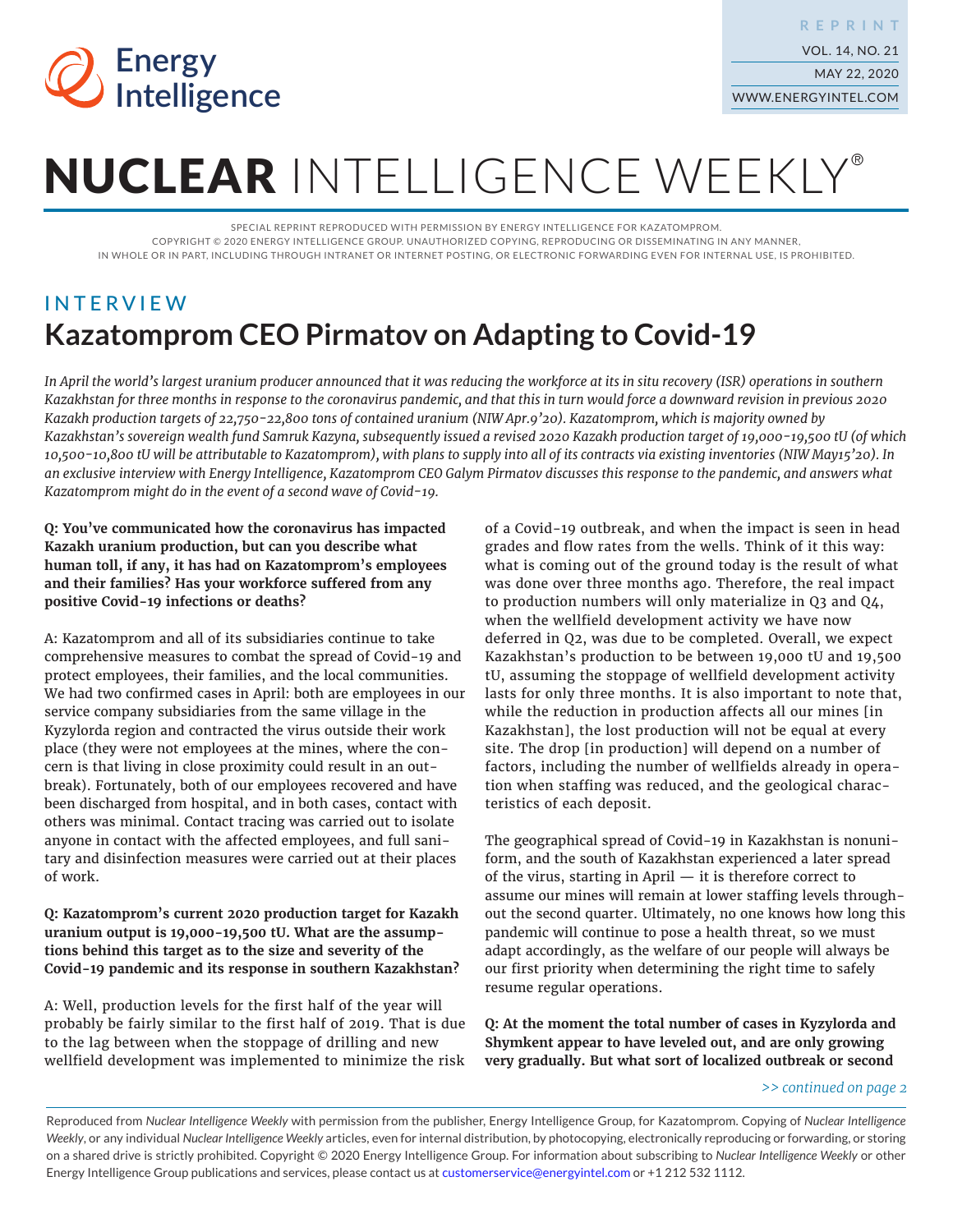## Interview *>> continued from page 1*

**wave of Covid-19 would cause you to rethink Kazatomprom's current operational response, and the current 2020 (and/or 2021) production targets?**

A: President Kassym-Zhomart Tokayev has lifted the emergency situation, but the quarantines are still in place. Local governors and office of the chief sanitary doctor have significant powers to maintain measures designed to safeguard the local population. Our response was and will continue to be driven by government health experts. The initial spread of known cases beyond the major centers (Nur-Sultan and Almaty) was slow, resulting in a lag in the timing of the initial lockdowns of major cities as compared to the south regions around most of our operations. As a result, we immediately started to implement sanitary and protective measures at the mine sites, but you didn't see us immediately reduce staff levels. However, as the pandemic grew and the number of cases increased, it was the expansion of the lockdowns that determined our timing and the more aggressive measures that were taken. The number of cases in Kazakhstan is quite low, comparatively speaking, but it has increased tenfold since we imposed the lockdown at the mines on Apr. 7. I hope that we will manage to contain the spread and avoid a second wave, but this virus has so far been nothing if not unpredictable.

**Q: Given that Kazatomprom is already "prepared to manage its supply with an inventory level below the target range" of six to seven months of production, additional cuts to output prompted by a second wave of Covid-19 or a hyperlocalized outbreak — alongside continued fulfillment of your contractual supply obligations — could presumably absorb the remaining Kazatomprom inventory. If that happens, do you have a strategy for how you would refurbish your inventories?**

A: We finished 2019 with an inventory of approximately 8,500 tU — representing eight months of planned attributable production (prior to the reduction in guidance). We therefore believe that we have sufficient inventory to cover our commitments in the near term. However, the nature of our business means that we cannot bring our inventory to zero or anywhere near that level, given that much of it is work in progress and inventory in transit. It takes up to two months to ship material to some of the converters, which is only the first step of the fuel cycle. Therefore, should we see a second spike in Covid cases, or if the current situation extends beyond three months, we cannot rule out the possibility that Kazatomprom will need to purchase material from the market. As I have said before, I believe that the company is well positioned to do so if needed,

both technically through the use of its trading arm THK, as well as financially, being well capitalized with low debt levels and untapped lines of credit.

**Q: Kazatomprom's all-in sustaining cash costs in USD have fallen in recent years, thanks largely to the weakening of the KZT against the USD. Setting aside the currency issue, what efforts has Kazatomprom been taking to keep these costs low? And you're currently projecting 2020 all-in sustaining cash costs \$1-\$2 per pound U3O8 higher than the 2019 figure of \$11.94/lb. U3O8. What is behind this increase, and do you expect these costs to continue to increase in 2021 and 2022?**

A: The cost profile of an ISR operation is fairly resilient and flexible, whereby changes in production levels do not have a significant effect on unit costs, unlike traditional mines that are best operated at maximum output. The recent weakening of the KZT had a modestly positive effect, which is why our weighted average C1 cost per pound across all operations is expected to remain within the conservative range established at the beginning of 2020 — and this is despite the forecast fall in production. [C1 cash costs is the JORC-compliant designation for almost all production costs, excluding capital costs.] The "all in sustaining cost" has been revised downward, reflecting the sharp fall in capital spending, related to minimizing site staff levels and the suspension of wellfield development.

**Q: Since January 2019, Kazatomprom's dividend policy has committed the company to pay a minimum of 75% of free cash flow if the ratio of net debt to adjusted earnings before interest, taxes, depreciation and amortization is equal to or under 1.0. Does this commitment allow you enough cash to reinvest in growing your long-term resource base, particularly as costs of any new development will likely be higher due to the distance from existing infrastructure?**

A: The company's focus remains on our core business of uranium mining and its value-chain components, with plans to continue investing in exploration and development of deposits, projects in front-end nuclear fuel cycle as a function of future expected market demand. We believe that our dividend policy allows us to retain enough funding to do so — the dividend formula ensures that an appropriate level of cash flow is available to deliver on our business plans.

**Q: One industry source pointed to a sharp decrease in your spending on exploration and development, and argued that there aren't highly promising prospects beyond Inkai South. Is that a fair assessment? If not, what other prospects are most promising at this point?**

#### *>> continued on page 3*

Reproduced from *Nuclear Intelligence Weekly* with permission from the publisher, Energy Intelligence Group, for Kazatomprom. Copying of *Nuclear Intelligence Weekly*, or any individual *Nuclear Intelligence Weekly* articles, even for internal distribution, by photocopying, electronically reproducing or forwarding, or storing on a shared drive is strictly prohibited. Copyright © 2020 Energy Intelligence Group. For information about subscribing to *Nuclear Intelligence Weekly* or other Energy Intelligence Group publications and services, please contact us at customerservice@energyintel.com or +1 212 532 1112.